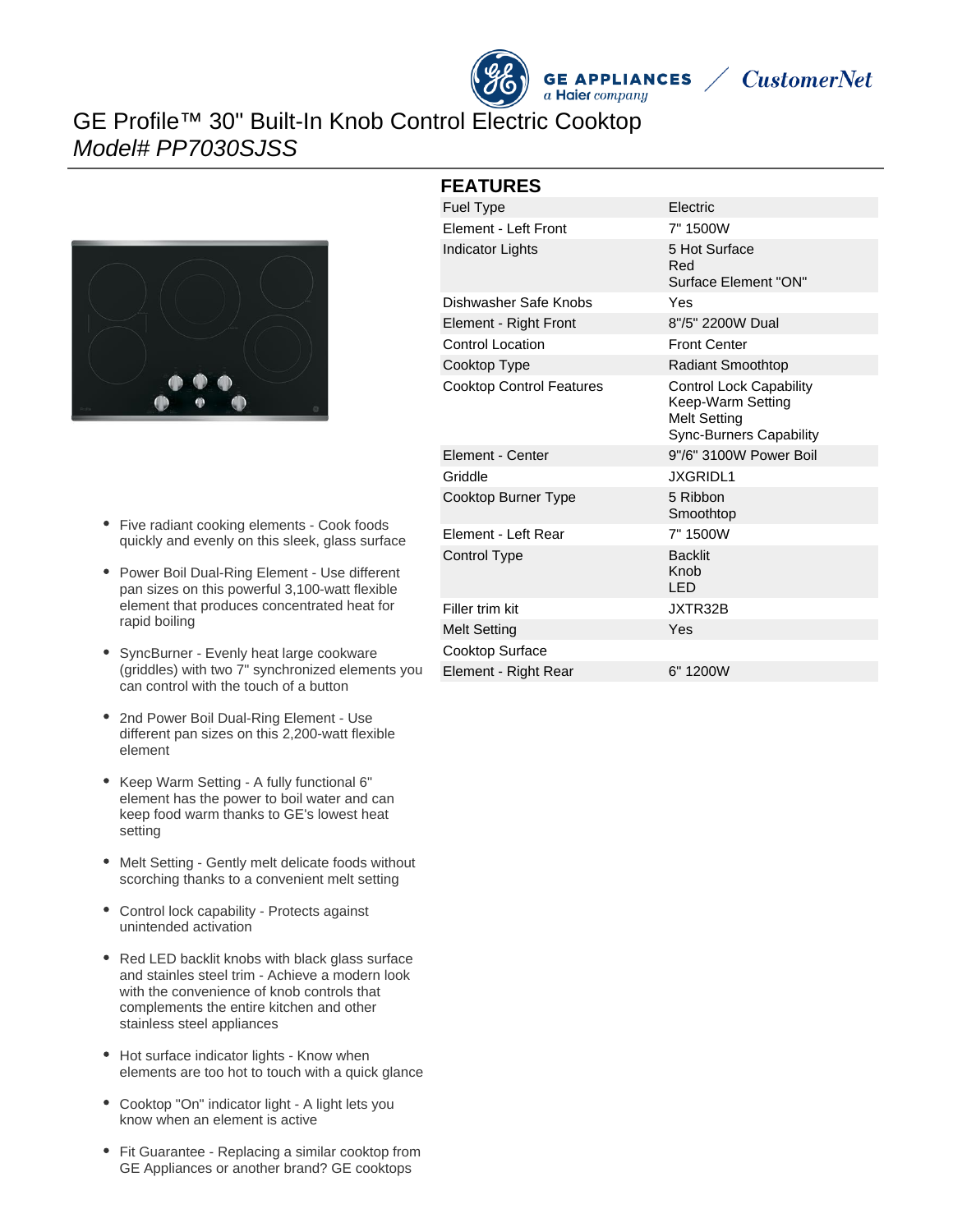are guaranteed for an exact fit or GE Appliances will pay up to \$100 toward modifications. **See** [offer criteria and details](http://www.geappliances.com/ge/cooktops/built_in_cooktop_rebate.pdf)

Have more questions? Please contact 1-800-626-2000